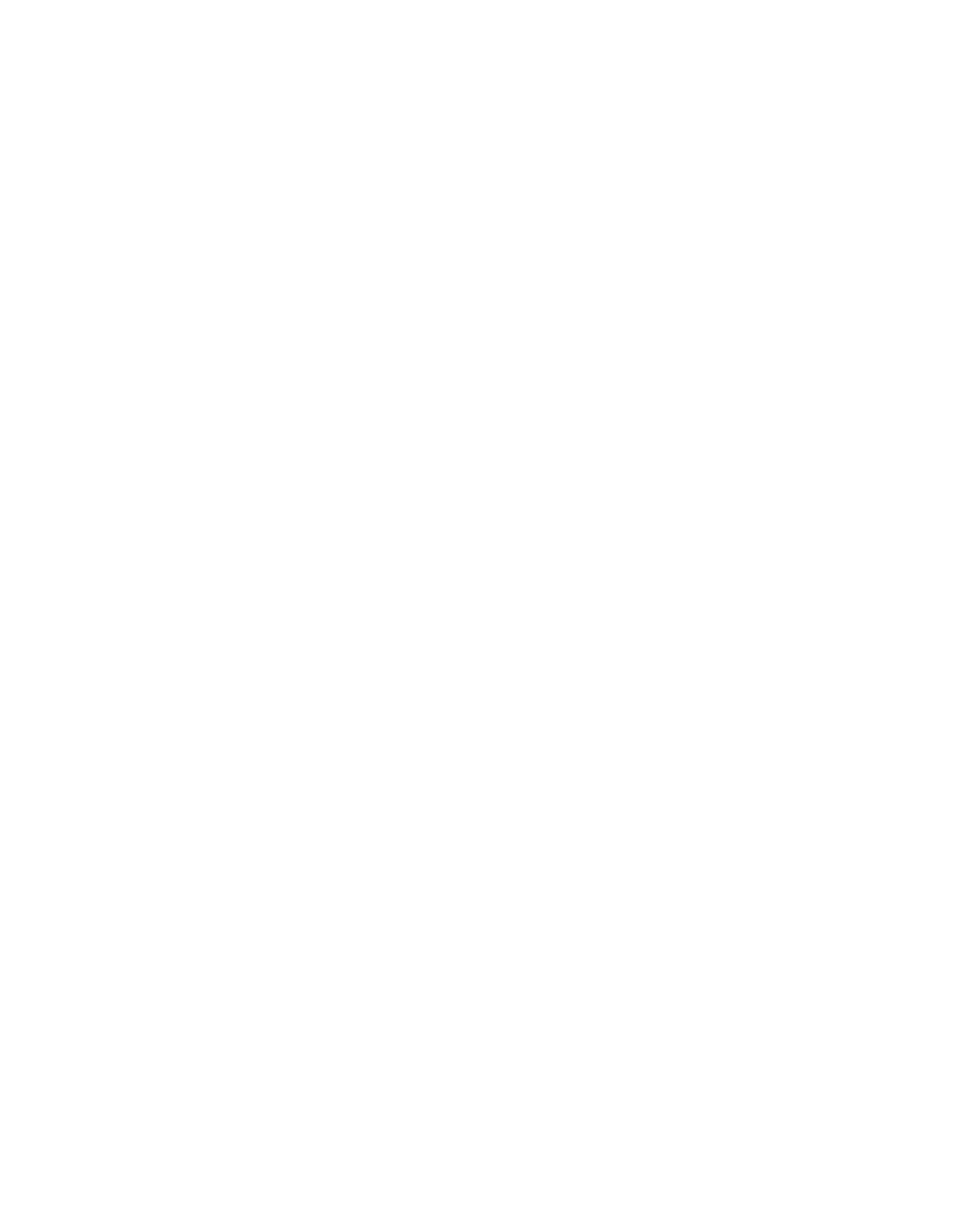Assessing your community's strengths, weaknesses, needs, and assets is an essential first step in planning an effective project. By taking time to learn about your community, you can discover the most relevant opportunities for projects and maximize your club's ability to make a meaningful impact.

A community assessment can help you get a better understanding of the dynamics of your community and help both you and the beneficiaries make important decisions about service priorities. Even if you're actively involved in your community, an assessment can reveal additional strengths and opportunities for growth. Perhaps you'll find a new way to address a known issue. Before you start an assessment, consider what you specifically want to learn about your community. An effective assessment will reveal things you did not know before.

Doing an assessment also helps you build valuable relationships and encourages community members to actively participate in making lasting improvements. It's a critical first step in creating trust, community ownership, and sustainability

Not sure where to start? Encourage community volunteers to form a Rotary Community Corps. An RCC is a team of men and women who aren't Rotarians but work in partnership with Rotary clubs to improve their communities. Sponsoring an RCC is a great way to fully integrate community members as your partners in service. Learn more at [www.rotary.org/myrotary/rcc.](http://www.rotary.org/myrotary/rcc)

Having casual conversations with just one or two people isn't an effective way of finding out what a community needs. Assessments should be systematic, involve a wide variety of community stakeholders and beneficiaries, and engage them in a meaningful way.

#### Six community assessment tools

The six assessment methods presented here aren't exclusive. You can combine or adapt them to best suit your club's resources and the preferences of the people you wish to engage with.

Community meeting  $\binom{r}{r}$  Focus group

 $\text{Surve}$   $\text{A}$  Asset inventory

| Interview |  | <b>K</b> Community mapping |
|-----------|--|----------------------------|
|-----------|--|----------------------------|

#### TIPS FOR CONDUCTING ANY ASSESSMENT

**Remain open minded.** Don't presume you know what the community needs.

**Choose participants carefully.** Consider the makeup of the community and ensure that you include a diverse cross-section of relevant groups (e.g., gender, age, ethnicity, religion, income level, vocations).

**Include overlooked or marginalized groups.** Women, young people, the elderly, and religious or ethnic minorities are often overlooked. Keep the community's social dynamics in mind and provide a forum where they feel comfortable sharing their views.

**Consider yourself an outsider.** Even if the community you want to work with is local, find a well-connected individual, group, or organization that can introduce you to your target stakeholder groups.

**Don't promise a project before you make a decision.** But do assure participants that you'll let them know what your club decides. Invite them to take part in any future activities.

# Recommended Stakeholders for Rotary's Areas of Focus

#### **Peace and conflict prevention/ resolution**

- Victims of violence, refugees, or internally displaced people
- Perpetrators of violence
- Factions that are at odds with each other
- Civil society organizations
- Schools and educational institutions
- Local government and law enforcement authorities

#### **Water and sanitation**

- Parent associations
- School administration
- Teachers
- Students
- District municipalities
- Ministries of education and health
- Utility companies
- Farmers
- Governmental water authority
- Service providers (hand pump mechanics, community outreach workers, etc.)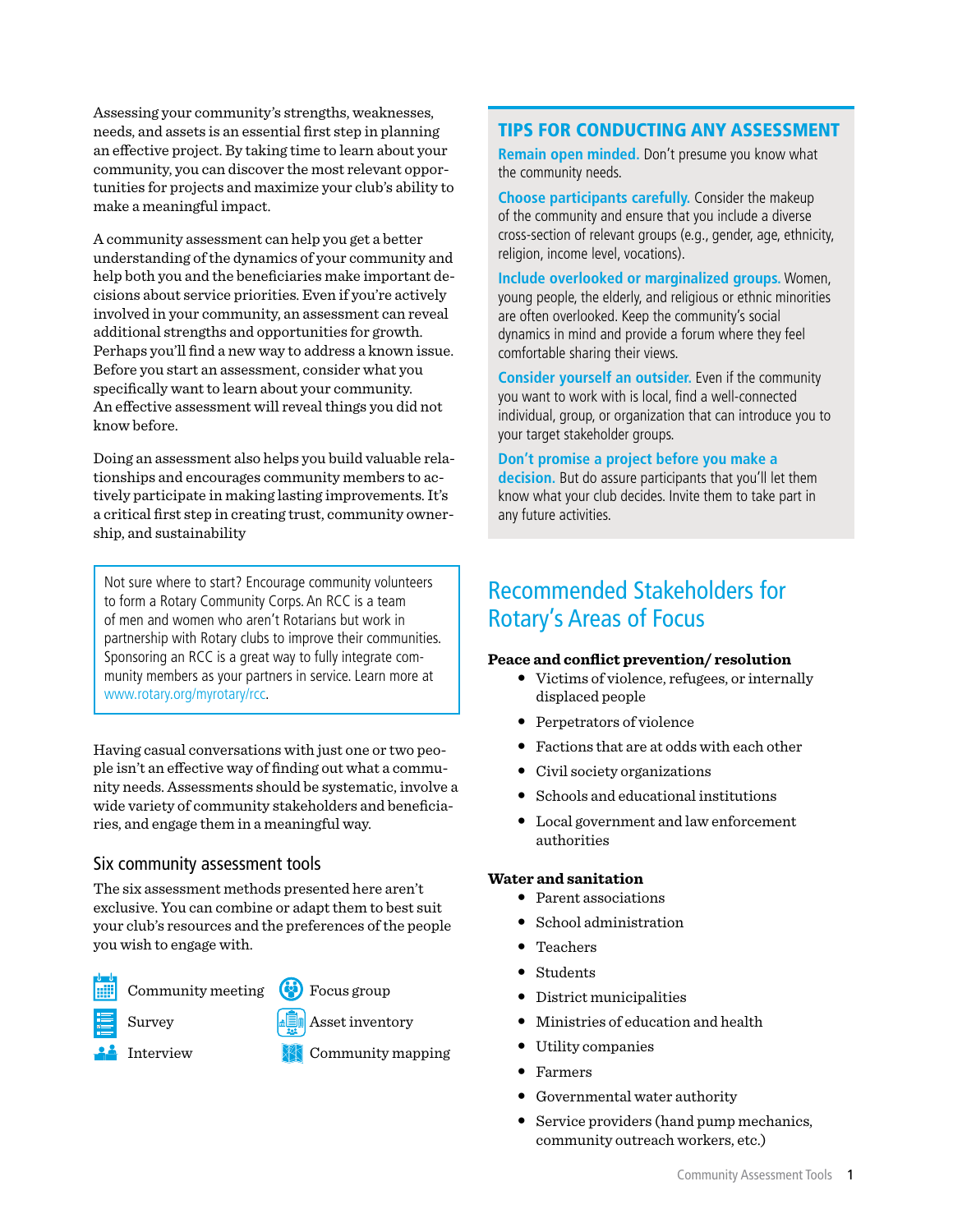#### **Basic education and literacy**

- Teachers
- Parents
- Students
- Out of school youth
- School administrators
- School management committees
- Ministry of education
- Adult education institutes
- Vocational training institutes
- Community and technical colleges
- Libraries/librarians

#### **Disease prevention and treatment & maternal and child health**

- Individual health care recipients:
	- $\blacktriangleright$  Pregnant women
	- At-risk children
	- Adults at risk for noncommunicable and communicable diseases
	- At-risk aging population
- Community health centers and hospitals
- Mobile outreach systems
- Community health care workers
- Skilled birth attendants
- Health care professionals (nurses, doctors midwives, technicians, specialists, etc.)
- Access and continuum of care structures:
	- Prevention, primary care, and referral systems
	- ▶ Transport
	- $\blacktriangleright$  Hospitalization and follow-up services
	- $\blacktriangleright$  Rehabilitation services
	- $\triangleright$  Chronic care support and palliative/hospice care systems

#### **Economic and community development**

- Local government authorities
- Entrepreneurs
- Farmers
- Unemployed youth and adults
- Business owners
- Banks
- Cooperatives (agricultural, savings/loan, etc.)
- Microfinance institutions
- Vocational training institutions
- Community colleges
- Secondary schools
- Universities
- Adult education organizations

# **Lowell** Community Meeting

A community meeting, sometimes called a town hall or public forum, is an informal public gathering that brings together members of a community to discuss issues, voice concerns, and express preferences for community priorities.

In a community meeting, a facilitator leads discussions on issues related to the community's strengths and potential challenges and encourages attendees to vocally participate. The facilitator also directs any questions to known subject matter experts. It is advisable to appoint a locally respected individual or a representative from a community organization to serve as the meeting facilitator, particularly if there are any cultural or language barriers between your club and the community being served. Before organizing a meeting, define objectives for what you wish to accomplish and provide training for your facilitator. Knowing what you hope to achieve will help you plan and host a successful meeting.

#### **Advantages of community meetings include:**

- Gives people of diverse backgrounds a chance to express their views
- Allows participants to build upon one another's responses
- Can involve a fairly large group of people at one time
- Can help identify respected community leaders to involve in a project
- Can help discern the significance of a variety of issues
- Helps explore potential solutions

#### **Challenges with community meetings may include:**

- Can be difficult to maintain an open, comfortable, relaxed environment
- Can be difficult to keep the conversation on topic
- May be influenced by social constraints including gender disparities, power dynamics, cultural norms, etc.
- May be dominated by one or two vocal participants to the exclusion of others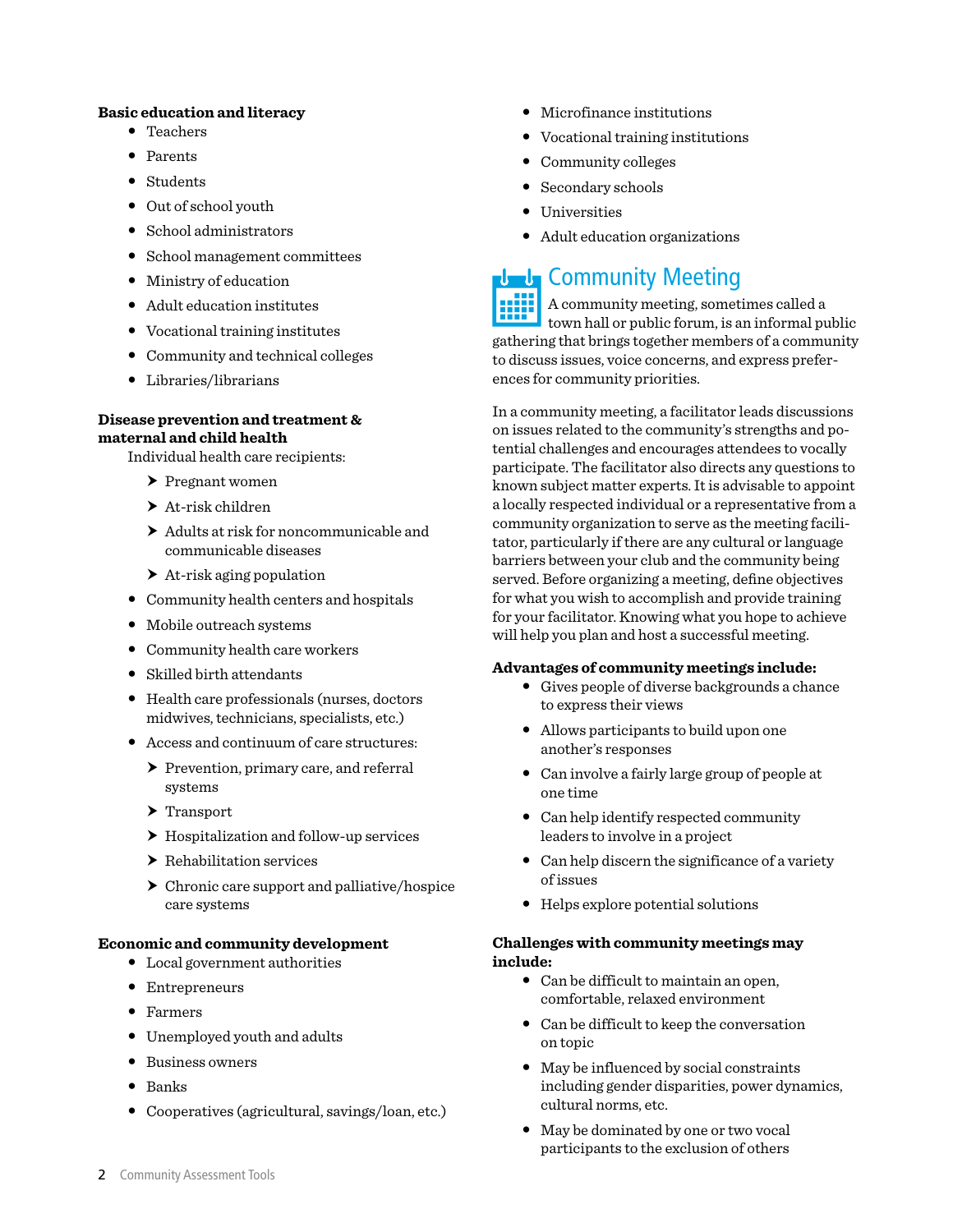#### **Addressing challenges in community meetings**

- If certain participants are dominating the conversation, make a point of asking others for their ideas.
- Watch body language and make adjustments as necessary. Maybe the facilitator needs a break, or you need to stop someone from speaking too much. A quick five-minute break can help refocus the discussion.
- Use encouraging body language and tone of voice, as well as words. For instance, lean forward when people are talking, keep your body position open and approachable, and be attentive to everyone, not just those who are most articulate.
- Pay attention to group dynamics. Be aware of emotional reactions participants may have to others' comments, particularly if they appear to be upset, hurt, angry, or defensive. A trained facilitator should encourage participants to follow ground rules and express themselves without making personal accusations or embarrassing others. If participants seem puzzled or confused, revisit the comments or points that caused the confusion or try to restate them more clearly.
- Keep the meeting on topic. If you need to refocus the discussion, summarize the points that have been made and ask if anyone has additional thoughts about the original question.

#### **Following up after a community meeting**

- Thank participants for attending and sharing their feedback.
- Summarize key findings and outline any action plans moving forward.
- If a project is identified, consider inviting key stakeholders to assist with the initiative.

#### TIPS FOR HOSTING A COMMUNITY MEETING

**Identify your goals.** What insight do you hope to gain from this meeting? Are there specific issues in the community that you want to better understand? Design questions that will provoke constructive answers.

**Select an accessible location and convenient time**. Host the discussion at a venue that is easy to find and easy to access. Consider the participants' schedules when determining a time.

#### **Promote the event throughout the community.**

Be mindful of cultural values and norms that may affect responses (for example, in some communities women may not feel empowered to talk openly and honestly in the presence of men). Factor in the level of literacy in the community and how residents normally receive information (e.g., fliers, radio, announcements at schools or houses of worship).

**Prepare a list of questions.** Keep your questions simple and concise. If you hear new concerns or the same issues being raised by participants, follow up on their responses with leading questions.

**Set and follow a schedule.** Decide how much time should be spent on each question and factor in new questions based on issues/ideas identified during the discussion.

**Set and state ground rules.** Share ground rules with participants before the meeting begins to prevent one or two participants from monopolizing the forum, help engage every member in the discussion, and keep the conversation on track.

**Take notes**. Write down ideas publically so everyone can see the notes during the discussion. Enlist one or two others to help you keep track of the conversation.

**Be an active listener.** Let all participants know that you're engaged and interested in what they have to say. Be considerate of their time.

**Ask participants to elaborate.** Ask follow-up questions if you don't understand their feedback.

**Allow for small group discussions.** Small groups can be effective in helping to ensure more speaking opportunities for attendees. Ask each group to record notes, and have a designated group member briefly summarize their discussion for the larger audience. Consider the composition of small group members to enhance communication opportunities for those community members less likely to speak out (a group of all women, young people, people with disabilities, ethnic minorities, etc.).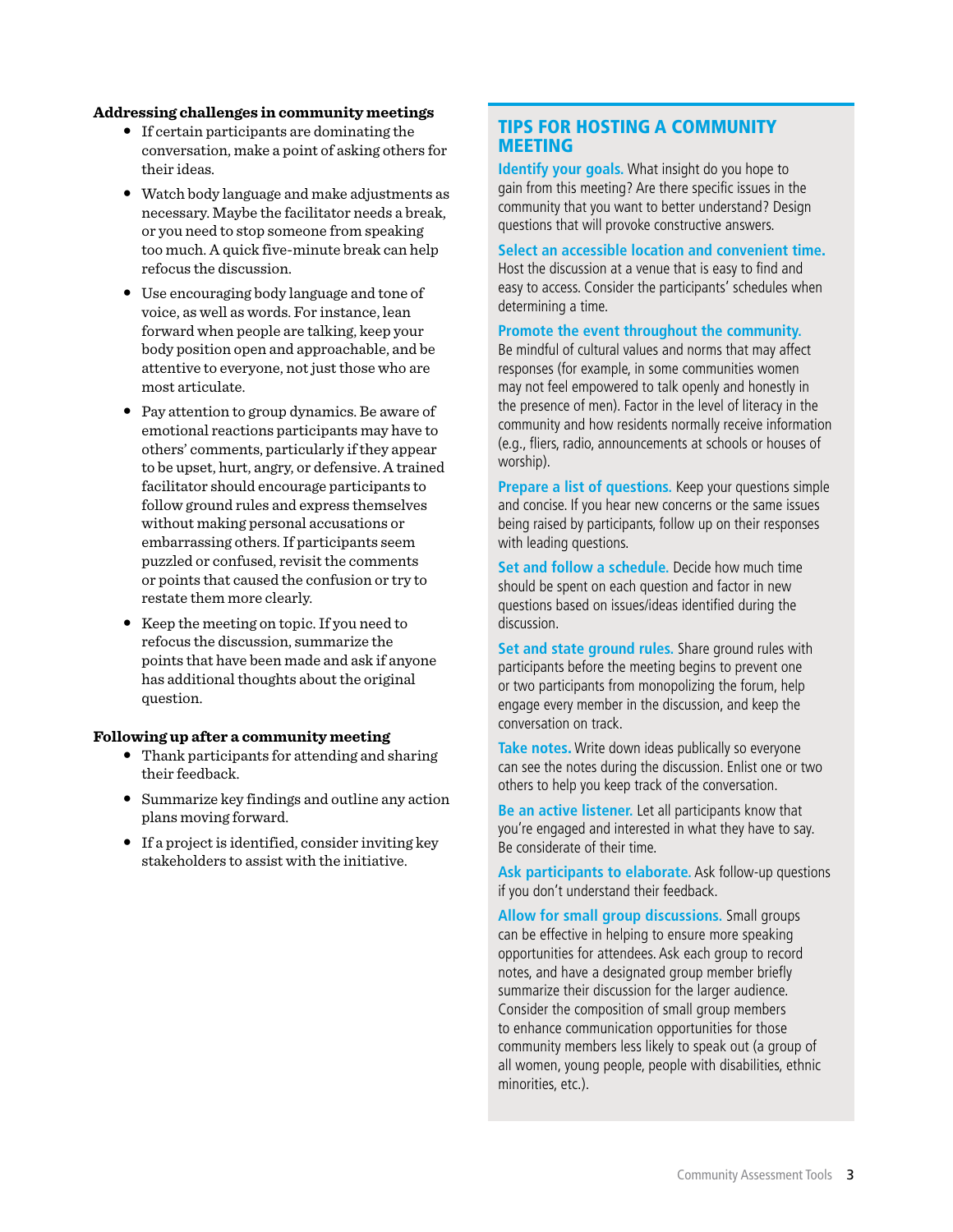

#### **Survey**

Surveys are a popular method for collecting information and opinions. In the context of a community assessment, a survey can be an effective

way to assess the community's perceived strengths, weaknesses, needs, and existing assets. Surveys can be general or targeted to specific segments of a community. Surveys can be delivered by email, phone, or in person.

#### **Advantages to using surveys include:**

- They can be administered remotely.
- They can be repeated.
- They can be completed anonymously, encouraging candid responses.
- They're generally inexpensive to administer.

#### **Challenges with surveys may include:**

- Identifying prospective respondents and obtaining their personal contact information can be difficult.
- Emailed surveys are ineffective in places where Internet access is limited.
- Phone surveys may be subject to sample or interviewer bias.
- Response rates for remote surveys are generally low compared to in-person assessments.
- Written surveys are ineffective with illiterate populations.
- Written surveys don't allow for follow-up questions.

#### **Types of survey questions**

 **Multiple choice questions.** Respondents select one or more options from a list. Multiple choice questions work best to use when you have a fixed number of options.

**Example:** *What do you feel are the most pressing needs in your community (select two):*

- $\square$  Health care
- $\square$  Quality of education
- $\square$  Employment opportunities
- $\square$  Public safety
- $\square$  Other (please describe):  $\_\_$
- **Open-ended questions.** Respondents answer questions in their own words. This format can elicit more nuanced responses, but survey results aren't as easily quantifiable and must be individually analyzed.

**Example:***If you could improve one aspect of your community, what would it be and why?*

 **Demographic questions.** Demographic information (e.g., gender, education, income level) can add context to responses that will reveal trends within a larger population.

#### **Example:** *What is your age?*

- $\square$  18-24
- $\square$  25-34
- $\square$  35-44
- $\square$  45-54
- $\square$  55-64
- $\square$  65+
- **Rating scales.** Respondents rate their opinion of a statement or set of statements along a range of feelings or attitudes.

|                                                          | Strongly<br>Disagree | Somewhat<br>Disagree | Neither Agree<br>nor Disagree | Somewhat<br>Agree | Strongly<br>Agree |
|----------------------------------------------------------|----------------------|----------------------|-------------------------------|-------------------|-------------------|
| The number of teachers is sufficient.                    |                      |                      |                               |                   |                   |
| Our teachers are well-qualified.                         |                      |                      |                               |                   |                   |
| Our school provides a safe environment for our children. |                      |                      |                               |                   |                   |
| Our classrooms are well-equipped.                        |                      |                      |                               |                   |                   |
| am familiar with my child's curriculum.                  |                      |                      |                               |                   |                   |
| I regularly help my child with homework.                 |                      |                      |                               |                   |                   |
| Our school provides nutritious meals.                    |                      |                      |                               |                   |                   |

#### **Example:** *Please respond to each statement about your school:*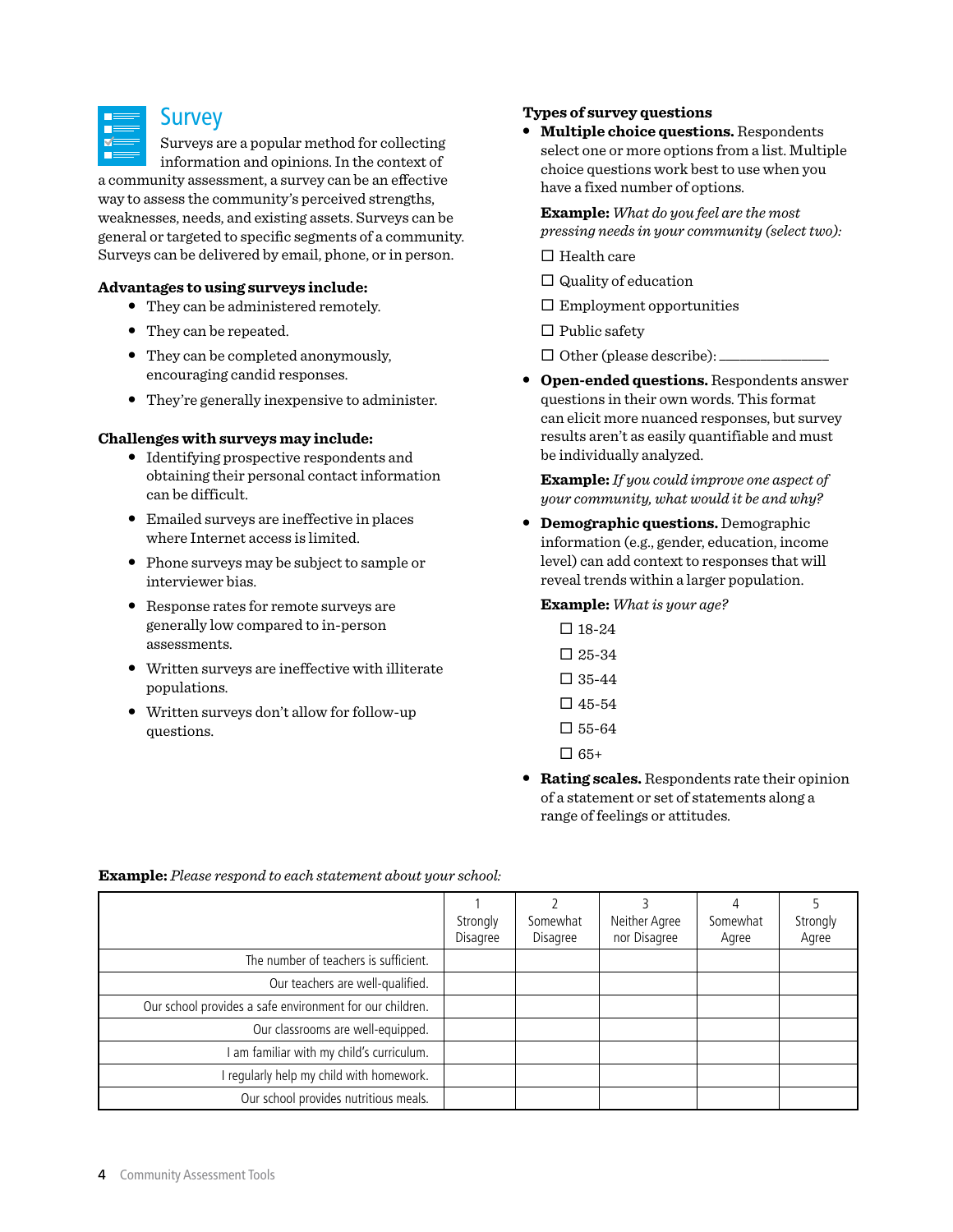#### TIPS FOR DESIGNING A GOOD SURVEY

**Explain why you're asking the questions.** Participants are more likely to respond if they feel there will be a valuable outcome, like the possibility of a future project that will attempt to address their needs.

**Keep it short and simple.** If your survey is too long, respondents may rush their responses or even drop out of the survey before completing it. Make sure your questions are brief and specific.

**Make sure your questions are unbiased.** Avoid leading questions like "Would you like to see a new library in the vacant lot instead of a playground?" in favor of a more neutral form: "What would you like to see developed in the vacant lot? A) library B) playground C) other (please describe)"

**Conduct a small pilot of the survey.** Testing your survey can reveal whether your questions are clear and specific.



# Interview

Interviews are one-on-one conversations between a facilitator (the inter-

viewer) and a community stakeholder (the respondent). Interviews allow you to gain a deeper understanding of the respondent's ideas and feelings. Unlike surveys, interviews give the facilitator the freedom to veer off script and ask follow-up questions. And unlike group assessments, such as community discussions and focus groups, the respondent has the facilitator's sole attention and is more likely to share personal opinions freely.

#### **Advantages to using interviews include:**

- They allow the facilitator to follow the flow of conversation and ask spontaneous questions.
- They encourage the respondent to speak freely and give spontaneous answers.
- They're the most accurate and thorough way to obtain qualitative data from your respondents.
- They're effective with illiterate populations.

#### **Challenges with interviews may include:**

- They're time consuming.
- They reach only one respondent at a time.
- Conducting a good interview requires practice and some degree of skill.
- Finding willing respondents for "cold call" interviews can be difficult. (It's better to schedule phone interviews in advance.)

#### TIPS FOR DESIGNING AND CONDUCTING A GOOD INTERVIEW

**Identify your goals.** What insight do you hope to gain from this interview? Are there specific issues in the community you want to better understand? Design questions that will provoke constructive answers.

**Identify your target respondents.** Whose opinions are you interested in understanding? Will you identify specific individuals to invite to appointments or will you solicit random participants in a public place?

**Prepare your interview questions.** Keep your questions as simple and concise as possible. If you have complex questions to ask, ask them toward the end of the interview. If you have sensitive questions to ask, be sure to conduct your interview in a private place. Keep your choice of words at a third-grade reading level.

**Practice.** Conduct some mock interviews with your colleagues and solicit their feedback.

**Establish rapport.** Make your respondent feel comfortable before you dive into your questions.

#### **Conduct your interview like a real conversation.**

It's best to have your questions committed to memory so you can ask them naturally, switching up the order and adding impromptu follow-up questions as needed.

**Take accurate notes**. If you're recording your conversation instead, get the respondent's consent beforehand.

**Be an active listener.** Show your respondent that you're engaged and interested. Be considerate of their time. After all, this may be the first conversation in a long and productive service partnership!

**Ask respondents to elaborate.** Simple yes/no answers won't yield much useful information. Probe further with follow-up questions and ask respondents to clarify if you don't understand. You may want to prepare specific prompts for drawing out additional information. For example:

**Question:** How easy is it to get health care in your community?

#### **Prompts:**

- Is it easy to get to a hospital in your community? Is it easy to get medical treatment at the hospital?
- Do you visit the hospital for check-ups, or only for emergencies?
- In your experience, is medical care affordable? Do you need to have insurance?
- What happens to uninsured people? Where do they go?
- Have you or anyone you know gone without medical treatment due to the cost?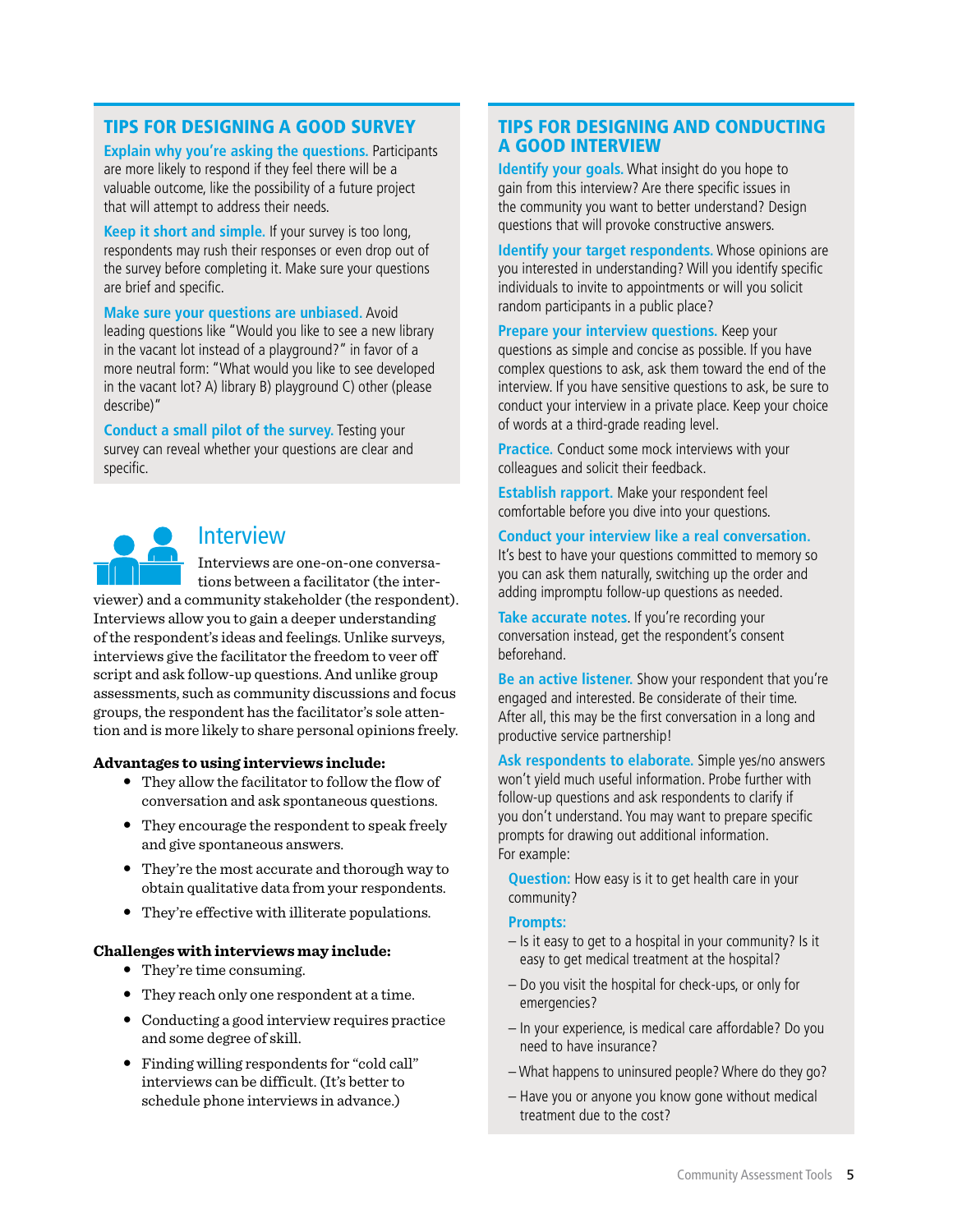#### TIPS FOR DESIGNING AND CONDUCTING A GOOD INTERVIEW (continued)

**Offer to follow up with respondents.** Ask your respondents if they'd like to be contacted to participate in future assessments or community improvement activities that may result from your assessment. Avoid creating an expectation of following-up and then not following through.

# Focus Group

A focus group is a carefully guided discussion used to determine a target group's preferences and opinions on a particular issue or idea. It can help you determine how the stakeholders believe community issues should be addressed.

Conducting a focus group requires careful planning and a skilled discussion facilitator. Most focus groups consist of six to 12 diverse stakeholders. Participants are asked a series of carefully worded, open-ended questions on different issues in the community. This approach promotes self-disclosure among participants.

In a group setting, dialogue tends to evolve and participants build on each other's responses. An effective focus group will seem more like a collaborative discussion than a debate. It's most effective to conduct a focus group in a private, comfortable setting, with one facilitator and someone to record participant responses.

While you want a diverse group of participants, keep cultural beliefs and community structure in mind. In some communities, women may not feel comfortable expressing their opinions in front of male facilitators or men from the community. Similarly, youth may not feel comfortable expressing their opinions in front of adults. You may need to host a number of focus groups with different participants based on occupation, age, gender, family structure, or other factors.

#### **Advantages to using focus groups include:**

- They're quick and easy to set up.
- Group dynamics can provide useful information that individual data collection doesn't.
- They're useful for gaining insight into a topic that's not easily quantifiable.
- They're effective with illiterate populations.

#### **Challenges with focus groups may include:**

- Facilitators are susceptible to bias.
- Discussion can be dominated or sidetracked by a few individuals.
- Analyzing data can be time consuming.
- They don't provide valid information on an individual level.
- The information may not represent the whole community, which may require additional focus groups.

#### **Preparing questions**

Develop a list of concepts you wish to discuss. These could include issues your club thinks might exist in the community, ideas for projects, or people's perceptions of community resources. Make sure your questions will help guide the discussion and encourage participants to share their ideas. Focus group questions include:

- **Opening questions** get participants talking and feeling comfortable. They should be easy to answer.
	- $\blacktriangleright$  How long have you worked at the school?
	- What do you teach/which position do you hold?
- **Introductory questions** get the group thinking about the topic and focus the conversation.
	- $\triangleright$  If you could change three things at the school, what would you change and why?
- **Transition questions** prepare participants for the in-depth conversation.
	- $\triangleright$  Why do you think 50 percent of girls stop attending the school after their second year?
- **Key questions** focus on major areas of concern and guide the majority of the discussion.
	- What resources and training does the school need to encourage girls to return after their second year?
	- What resources and training do families need to send their daughters back to school after their second year?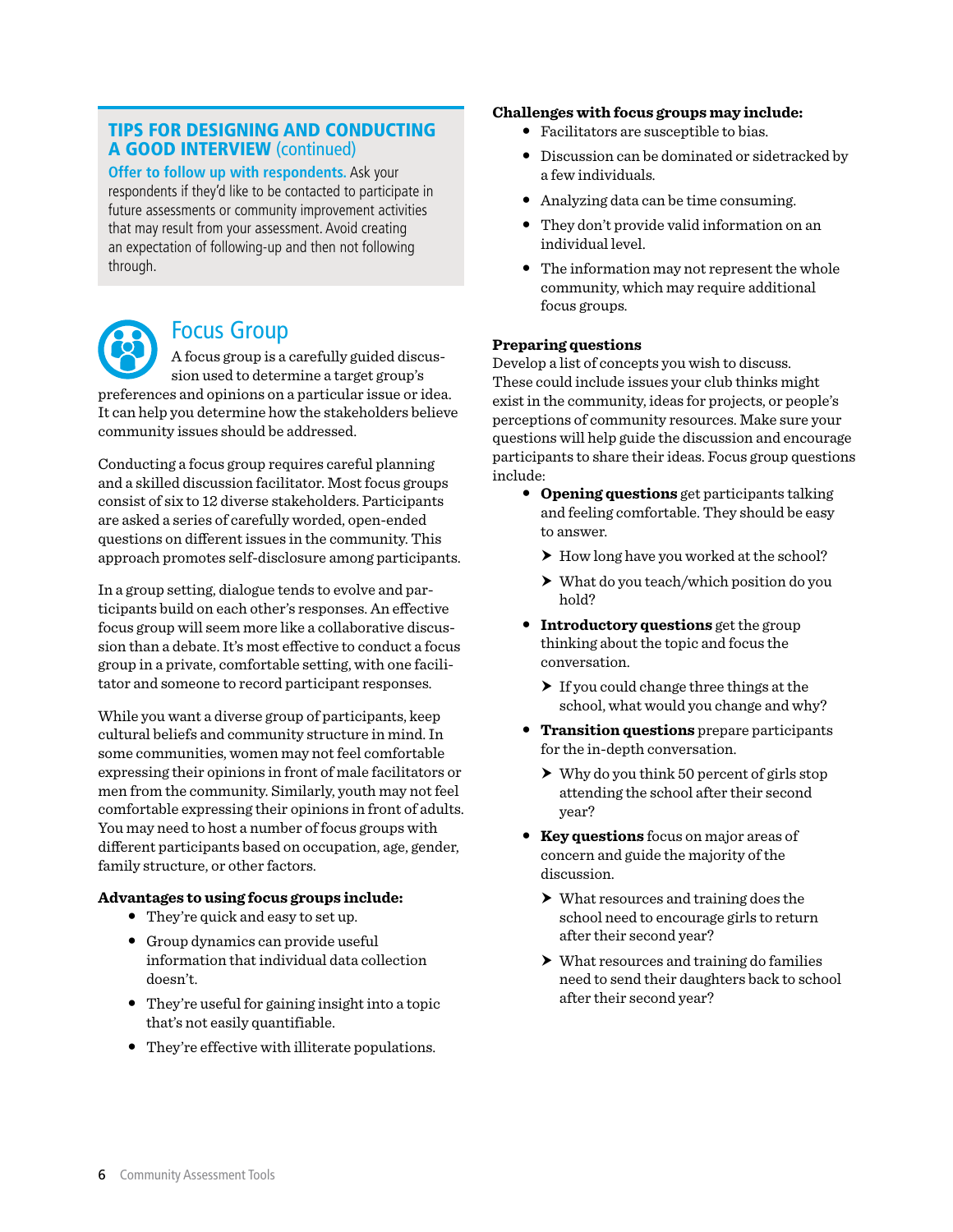- **Closing questions** wrap up the discussion and allow participants to voice any final thoughts.
	- ▶ Do you know any parents who would be interested in sharing why they didn't send their daughters to school after the second year?
	- Do you know any parents who want their daughter to return to school but are unable to send her?

#### **Following up with participants**

After completing the focus group, thank participants for their time and input. Consider how you'll follow-up with them and maintain relationships. Share your conclusions with focus group participants. Consider inviting participants to be involved in the project in some capacity, if appropriate.

#### **Variations**

- Hold separate focus groups on the same issue with members of your club and members from the community. Are the responses the same or different? Were additional concerns or factors expressed that you had not previously considered?
- Separate groups according to subgroup characteristics, such as gender, age, education or literacy, disability, ethnicity, etc.

| ш |  |
|---|--|
|   |  |

# Asset Inventory

An asset inventory identifies various types of resources in a community, including its people, physical environment, institutions, services, and events. To conduct the inventory, participants identify people, places, and things they think are valuable and then document and analyze their findings. The resulting inventory identifies assets and can start the process of exploring the interconnectedness of those assets and how they can be used to create positive change.

#### **Advantages to using an asset inventory include:**

- Maximizes available resources
- Encourages the creation of broad, inclusive networks to affect change
- Helps identify areas of community member interest
- Can be maintained, expanded, and used repeatedly

#### **Challenges with asset inventories may include:**

- Data analysis can be time consuming.
- Organizing assets and identifying interconnectedness can be difficult.
- Interests, skills, and other nonphysical assets can be easily overlooked.

### TIPS FOR CONDUCTING A FOCUS GROUP

**Select a location that's convenient,** private, and comfortable for a small-group discussion and a time that participants can attend.

If your facilitator is someone local, **provide training** beforehand.

**Arrange for another facilitator to record the focus group session or take public notes of participants' responses.**  Periodically ask participants if the notes accurately capture the group's input.

**Invite Rotary Community Corps members** to participate in focus group activities.

**Invite six to 12 participants,** an ideal size for a focus group. Make sure they're representative of the community and interested and willing to provide feedback.

**Explain the purpose of the focus group, and state your goals openly.** Establish simple ground rules to promote positive interaction and confidence in the process.

**Introduce the main topic of discussion, and guide the discussion using your prepared questions.** Establish a schedule beforehand, such as 10-15 minutes per question.

**Allow each person time to answer.** Listen carefully to the ideas expressed and ask for clarification if needed, but avoid confrontations or debates.

**Allow participants to respond to comments.** Make sure the discussion and comments stay on topic.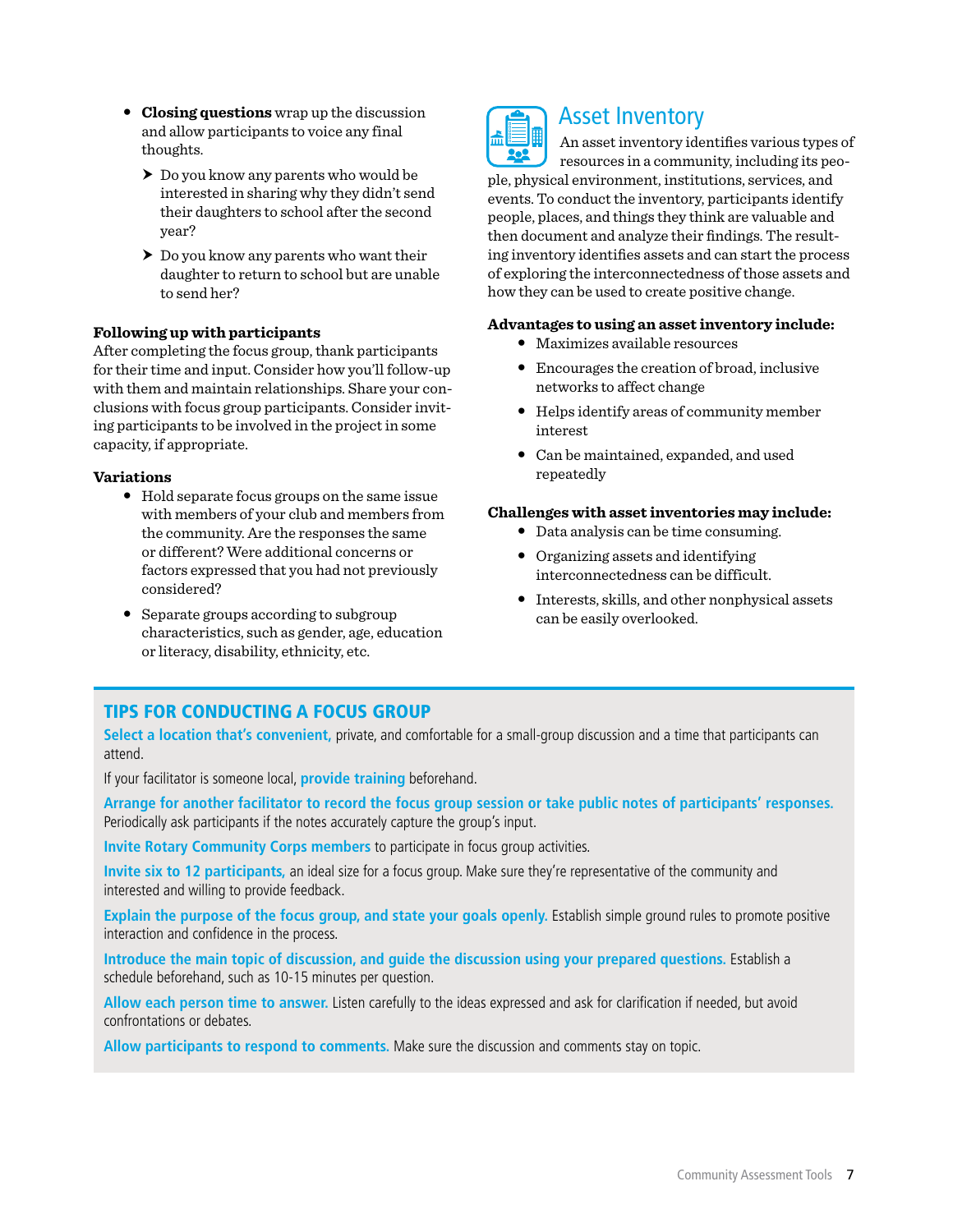#### **Suggested inventory questions:**

- What is special about your community?
- What products are made in your community?
- What events take place in your community?
- When and where do people gather, and what do they do together? Include religious, social service, sporting, entertainment, and other types of gatherings.
- Who do you know? What skills do they have? What do they own? What do they know about that might be taught to others?
- Is there an enterprising spirit in your community, either in business or civic/cultural activities?
- What topics or issues interest a significant number of community members?
- What institutions exist in the community, both private and public?
- Who are the formal and informal leaders of the community? Who do people listen to?
- How does information spread in your community?
- What services are provided in your community? Who provides them?
- What natural resources are found in your community? Which areas have open space?
- What skills or knowledge in your community should be passed down to the next generation?
- What businesses exist in your community?
- What volunteer activities exist in your community, both formal and informal?
- How do community members demonstrate that they care for and trust their neighbors?

#### Sample Community Assets

- Skill of older community members in gardening, canning, and preserving home-grown fruits and vegetables
- Interest of youth in learning about and practicing computer programming
- **•** Enterprising spirit of a group of potential business owners
- Sporting venues, parks, forests, and other green spaces
- Parent associations, religious congregations, and other volunteer groups
- Common practice of sharing food with the sick and visiting the elderly
- Cultural activities and events coordinated by immigrants in the community

#### **Variations**

- Divide participants into groups by gender, age, or profession to reveal the ways different groups view the community.
- Instead of a broad-based inventory, choose a specific community issue such as education or health and create an inventory of only those assets.
- Incorporate a walk or drive around the community to encourage an expansive approach to identifying assets.

#### TIPS FOR CONDUCTING AN ASSET INVENTORY

**Determine what you want to inventory,** and identify potential participants.

**Invite a small, diverse group of community members** to conduct the inventory in one or more sessions.

**Use strong group facilitators to ensure that all participants have an opportunity to contribute** and that each discussion group stays on task and on time.

**Analyze the results.** Organize assets by category and document interconnections.

**Use available assets to create coalitions and networks** to address community issues.

**Update and maintain the inventory regularly.**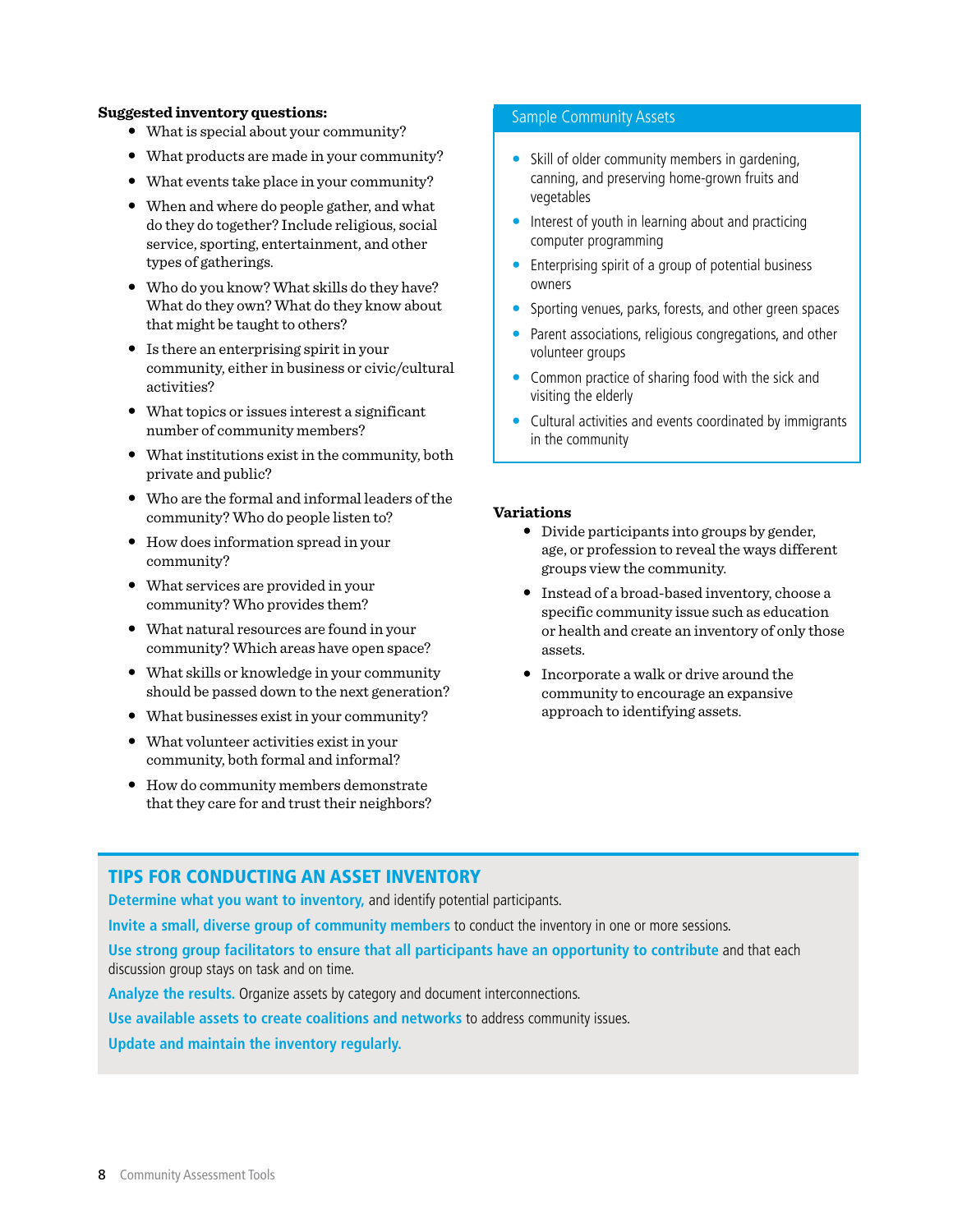

# Community Mapping

Community mapping is used to reveal different perspectives about a community.

It requires few resources and little time and can be adapted for participants of virtually any age or educational background.

In this facilitated activity, individuals or groups draw a map of their community, marking certain points of importance and noting how often they visit these places. A facilitator leads a discussion about the maps, while another facilitator records the discussion. A successful community mapping exercise will get participants to:

- Identify how they use community resources and any barriers they experience in accessing these resources
- Compare perceptions of the importance of various community resources
- Generate ideas for community improvement

#### **Advantages of community mapping include:**

- It's a lively and engaging activity.
- It encourages participants to discuss how they might improve their community.
- Activity can be broken up into multiple sessions with different community stakeholder groups.

#### **Challenges with community mapping may include:**

- Analyzing results can be a difficult process, because the information is gathered in a visual format.
- Drawing conclusions from the maps and determining next steps may require additional assessment activities.

#### **What to map**

- Places of residence
- Places of importance to them, such as markets, religious centers, schools, community centers, parks, businesses, fields, water sources, government offices, health clinics, police stations, and recreational areas
- Places where they spend the most time, using different colors to indicate daily, weekly, monthly, or yearly visits
- Places where they enjoy and don't enjoy spending time, indicated by different colors of markers
- Places they'd like to add to the community, indicated by sticky notes or small squares of paper

## TIPS FOR COMMUNITY MAPPING

**Keep groups small** — perhaps no more than 20 participants, divided into groups of four to six.

**Help each group draw a map based on their own definition of the community.** The wealth of information resulting from the maps will come from their variety and differences.

#### **In the large group, discuss all the maps:**

- What are the differences between the maps?
- Why might the differences be important?
- What are the similarities between the maps?
- What important aspects of the community are implied by the similarities?
- What places were suggested to be added to the community? How would these places improve the community?
- Do the maps indicate any specific activities or projects that might improve the community?

**Ask participants to volunteer to join a committee** to further analyze the maps and identify next steps.

#### **Variations**

- Separate participants into small groups by gender, age, ethnicity, profession, etc., to encourage diversity of the resulting maps.
- Have groups tour the community before drawing their maps.
- Ask participants to identify a central place in the community to help orient everyone's maps.